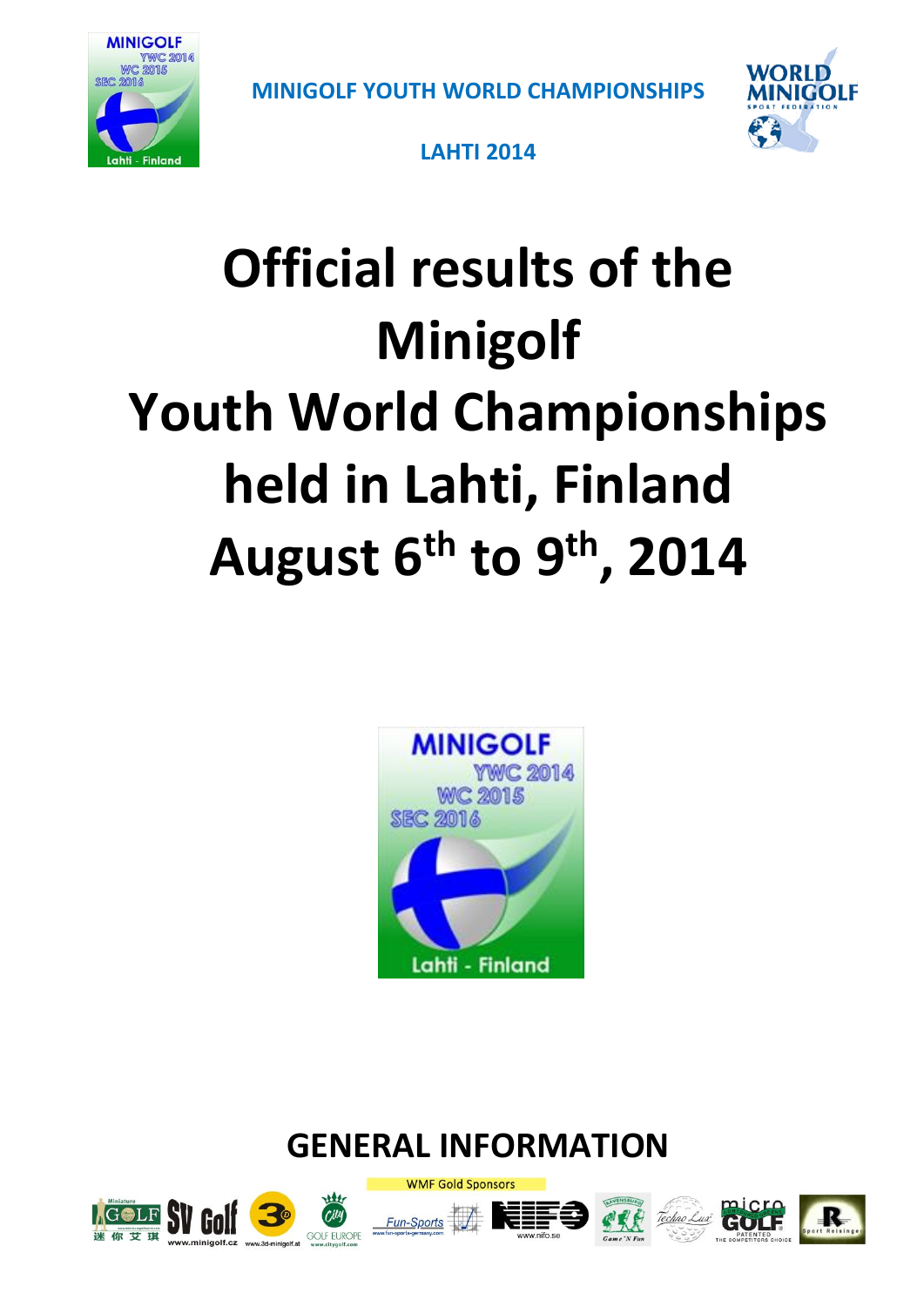



#### **LAHTI 2014**

**JURY OF THE TOURNAMENT:** Martin Tománek (head), Urs Schmid, Philipp Lewin (all WMF Youth Committee)

**REFEREES:** Dieter Helmke - head (AUT), Peter Helm (AUT), Christian Somnitz (GER) **TOURNAMENT DIRECTOR:** Martin Tománek (WMF Youth Officer)

**TOURNAMENT OFFICER:** Harry Grönlund (FIN)

|    | <b>Penalties</b><br>Youth World Championships 2014, Lahti, Finland |           |                                   |                          |                |              |
|----|--------------------------------------------------------------------|-----------|-----------------------------------|--------------------------|----------------|--------------|
|    | <b>Name</b>                                                        | Reason    | Level                             | <b>Round Lane Points</b> |                |              |
|    | <b>ZACHARIASSEN Elias</b>                                          | rules     | spoken admonition                 | 2nd                      | 1              | 0            |
|    | PIEKORZ Sebastian                                                  | rules     | spoken admonition                 | 2nd                      | 17             | 0            |
|    | <b>ZACHARIASSEN Elias</b>                                          | rules     | admonition                        | 2 <sub>nd</sub>          | 17             | 0            |
|    | MYSÁK Ondrej                                                       | rules     | spoken admonition                 | 2nd                      | 4              | 0            |
|    | MACHADO André                                                      | time      | spoken admonition                 | 2 <sub>nd</sub>          | 14             | 0            |
|    | <b>PUCHER Per</b>                                                  | rules     | spoken admonition                 | 3rd                      | $\overline{2}$ | 0            |
|    | SKALOUD Ondrej                                                     | rules     | spoken admonition                 | 3rd                      | 4              | 0            |
|    | SKALOUD Ondrej                                                     | loudness  | admonition                        | 3rd                      | 9              | 0            |
|    | <b>LAZAREV Georgy</b>                                              | time      | admonition                        | 4th                      | 14             | 0            |
|    | <b>ZIELAFF Christian</b>                                           | rules     | spoken admonition                 | 4th                      | 6              | 0            |
| Ô. | SILVA Bernardo                                                     | rules     | spoken admonition                 | 4th                      | 14             | 0            |
|    | LICHTENBERG Jan-Peter                                              | time      | spoken admonition                 | 5th                      | 15             | 0            |
|    | <b>ZOTOV Maxim</b>                                                 | time      | spoken admonition                 | 6th                      | 6              | 0            |
|    | <b>ZOTOV Maxim</b>                                                 | time      | admonition                        | 6th                      | 14             | 0            |
|    | <b>SCHUMACHER Sarah</b>                                            | time      | spoken admonition                 | 8th                      | 9              | $\mathbf{0}$ |
|    | NOVÁK Matej                                                        | rules     | spoken admonition                 | 9th                      | 12             | 0            |
| ╄  | <b>TASKU Juuso</b>                                                 | rules     | spoken admonition                 | 9th                      | 12             | 0            |
|    | <b>PAPE Marc</b>                                                   | time      | spoken admonition                 | 9th                      | 14             | 0            |
|    | <b>NILSSON Markus</b>                                              | behaviour | spoken admonition                 | 9th                      | 9              | $\mathbf{0}$ |
|    | <b>BRANDT Elisabeth</b>                                            | rules     | spoken admonition                 | 10th                     | 5              | 0            |
|    | <b>ZOTOV Maxim</b>                                                 | time      | admonition with penalty point10th |                          | 14             | 1            |
|    | <b>DAHLSTEDT Alexander</b>                                         | behaviour | spoken admonition                 | 12th                     | 8              | 0            |

**WMF Gold Sponsors** 











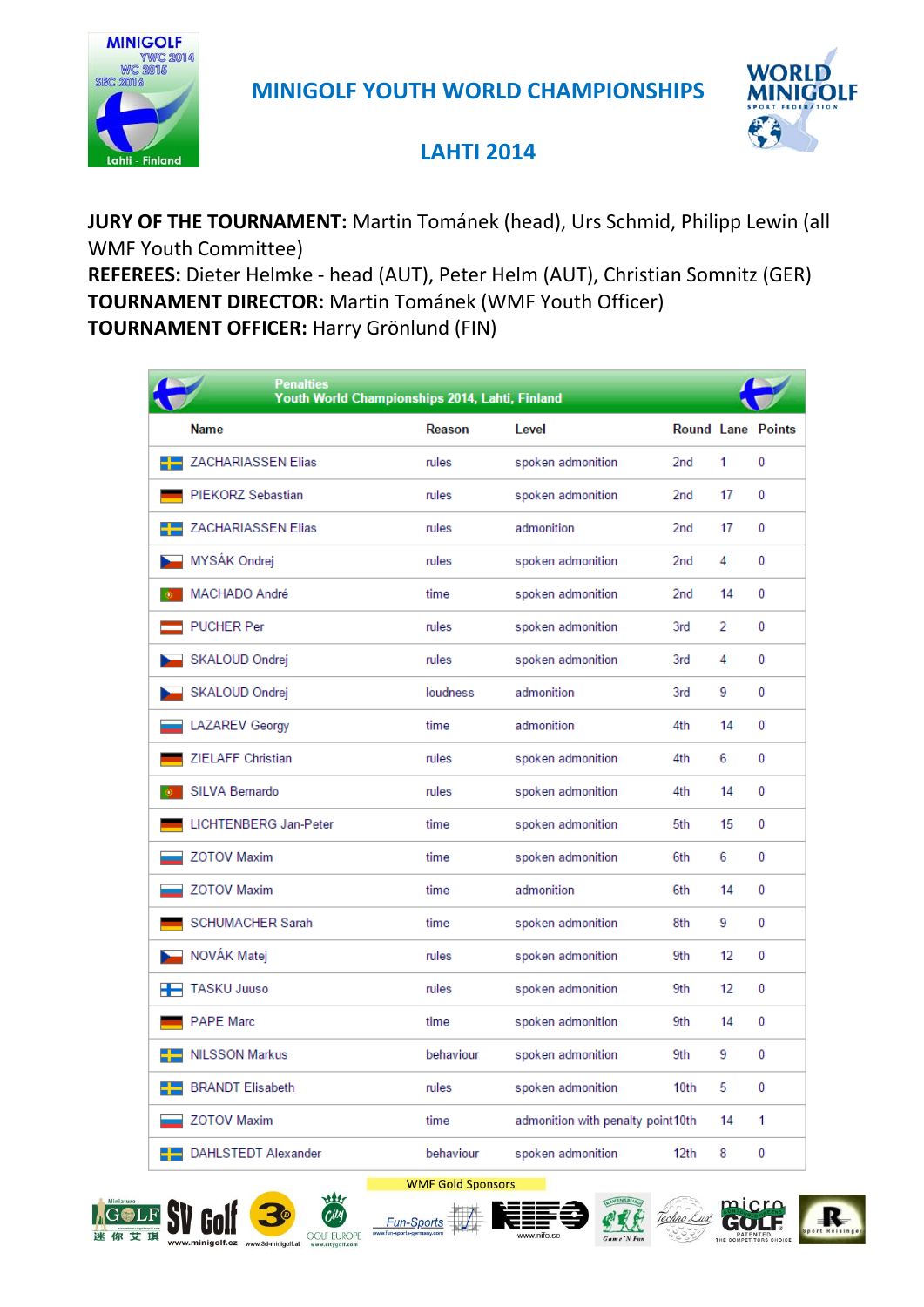



#### **LAHTI 2014**

On the third tournament day, the Russian team submitted complaint concerning admonition + 1 penalty point given to the player Maxim ZOTOV on the lane 15 during round 10 for the time reasons. The jury of the tournament decided to dismiss the complaint.

|                     | <b>Substitutions</b><br>Youth World Championships 2014, Lahti, Finland |                              |       |      |                |
|---------------------|------------------------------------------------------------------------|------------------------------|-------|------|----------------|
| Team                |                                                                        | <b>Player out</b>            | Round | Lane | <b>Strokes</b> |
| Russia girls        |                                                                        | SUKONNIKOVA Elena3rd         |       |      | 0              |
| Czech Republic boys |                                                                        | <b>EXNER Zbynek</b>          | 7th   | 8    | 0              |
| Austria boys        |                                                                        | <b>KREUTNER Benjamin 8th</b> |       |      | 0              |

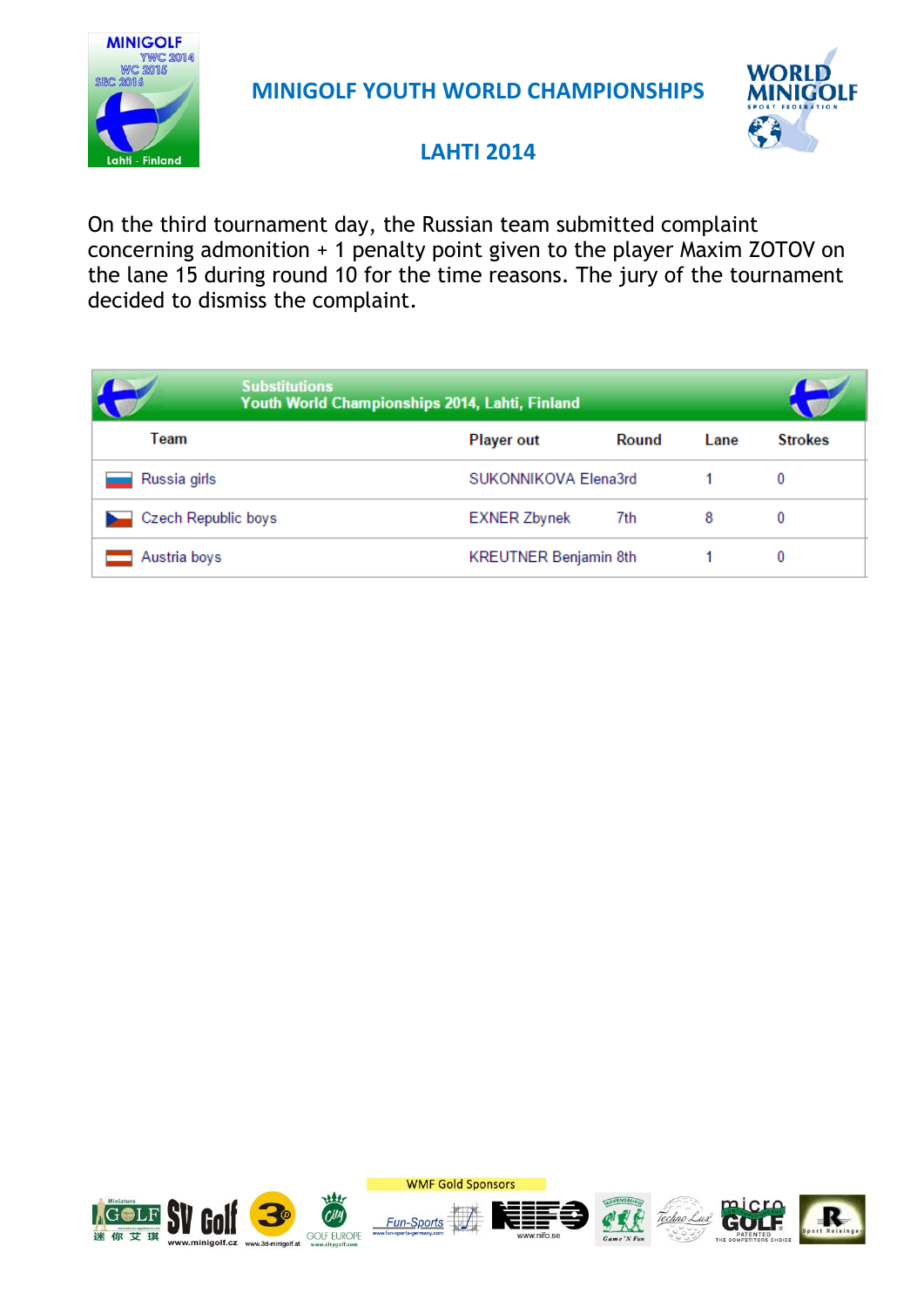|                                | <b>Female youth</b>          |        |                |                  |                |                |                |                         |         |                         |                   |
|--------------------------------|------------------------------|--------|----------------|------------------|----------------|----------------|----------------|-------------------------|---------|-------------------------|-------------------|
| 1. <del>.</del>                | <b>HANSSON Jasmin</b>        | Е<br>F | 23<br>36       | 22<br>29         | 22<br>30       | 23<br>32       | 22<br>32       | 26<br>31 <sup>2</sup>   | 328     | 23.00<br>31.67          | 2.<br>1.          |
| 2.1                            | DELLMANN Annika              | E<br>F | 24<br>32       | 28<br>31         | 24<br>26       | 24<br>34       | 21<br>36       | 21<br>$31$ <sup>=</sup> | 332     | 23.67<br>31.67          | 3.<br>2.          |
| $3. \blacksquare$              | JEHLE Lara                   | F<br>F | 21<br>31       | 23<br>36         | 20<br>39       | 21<br>29       | 26<br>33       | 24<br>$40–$             | 343     | 22.50<br>34.67          | 1.<br>6.          |
|                                | DOLEZELOVÁ Alena             | E<br>F | 27<br>32       | 23<br>32         | 24<br>35       | 26<br>38       | 21<br>32       | 31<br>30 <sup>–</sup>   | 351     | 25.33<br>33.17          | 12.<br>3.         |
| 5. L                           | KORYTINA Yulia               | E<br>F | 24<br>36       | 26<br>33         | 26<br>37       | 19<br>36       | 28<br>34       | 23<br>$32$ <sup>=</sup> | 354     | 24.33<br>34.67          | 5.<br>7.          |
| $6. \blacksquare$              | <b>DANNER Martina</b>        | E<br>F | 25<br>37       | 21<br>36         | 26<br>30       | 29<br>38       | 23<br>30       | 26<br>36 <sup>5</sup>   | 357     | 25.00<br>34.50          | 9.<br>5.          |
| $7. \blacksquare$              | <b>SCHUMACHER Sarah</b>      | F<br>F | 27<br>35       | 22<br>35         | 22<br>36       | 26<br>36       | 25<br>35       | 28<br>$34$ <sup>=</sup> | 361     | 25.00<br>35.17          | 8.<br>8.          |
| $8. \blacksquare$              | <b>HAUPT Maike</b>           | E<br>F | 27<br>33       | 24<br>30         | 25<br>31       | 25<br>40       | 25<br>38       | 25<br>40 <sup>3</sup>   | 363     | 25.17<br>35.33          | 10.<br>10.        |
| $9.$ $\blacksquare$            | <b>HUBER Natasha</b>         | Е<br>F | 31<br>32       | 21<br>36         | 22<br>35       | 23<br>27       | 30<br>41       | 25<br>40 <sup>2</sup>   | 363     | 25.33<br>35.17          | 11.<br>9.         |
| 10. $\blacksquare$             | ZHIDKOVA Maria               | E<br>F | 28<br>38       | 25<br>34         | 29<br>32       | 25<br>31       | 23<br>35       | Ξ                       | 300     | 26.00<br>34.00          | 16.<br>4.         |
| 11. <b>E</b>                   | <b>JÜRGENS Nadine</b>        | E<br>F | 23<br>40       | 28<br>35         | 25<br>41       | 23<br>32       | 21<br>36       | Ξ                       | 304     | 24.00<br>36.80          | 4.<br>17.         |
| 12. <del>TH</del>              | <b>BRANDT Elisabeth</b>      | E<br>F | 26<br>32       | 24<br>35         | 26<br>39       | 28<br>34       | 23<br>38       | =                       | 305     | 25.40<br>35.60          | 13.<br>11.        |
| 13. <del>TH</del>              | <b>SVENSSON Marielle</b>     | Е<br>F | 21<br>43       | 25<br>35         | 25<br>37       | 24<br>35       | 28<br>33       | ۰                       | 306     | 24.60<br>36.60          | 6.<br>14.         |
| 14. L.                         | MOGILEVSKAYA Polina          | E<br>F | 23<br>40       | 27<br>33         | 27<br>35       | 25<br>38       | 22<br>37       | Ξ                       | 307     | 24.80<br>36.60          | 7.<br>15.         |
| 15. <del>TH</del>              | WIKSTRÖM Felicia             | E<br>F | 25<br>36       | 25<br>37         | 24<br>40       | 22<br>29       | 31<br>41       | Ξ                       | 310     | 25.40<br>36.60          | 14.<br>16.        |
| 16. I                          | <b>HECKEL Laura</b>          | E<br>F | 26<br>35       | 23<br>36         | 35<br>38       | 28<br>37       | 27<br>36       | Ξ                       | -321    | 27.80<br>36.40          | 19.<br>13.        |
| 17. I                          | <b>KRINNINGER Anna-Maria</b> | E<br>F | 33<br>38       | 33<br>40         | 24<br>36       | 27<br>35       | 25<br>31       | =                       | 322     | 28.40<br>36.00          | 21.<br>12.        |
| 18. HT                         | <b>HILTUNEN Ida</b>          | Ε<br>F | 24<br>35       | 24<br>44         | 22<br>39       | 29<br>32       | 29<br>46       |                         | 324     | 25.60<br>39.20          | 15.<br>21.        |
| $19. \Box$                     | SUKONNIKOVA Elena            | E<br>F | 26<br>39       | 32<br>38         | 31<br>32       | 24<br>37       | 26<br>41       | Ξ                       | 326     | 27.80<br>37.40          | 20.<br>18.        |
| $20. \blacksquare$             | NEWLAND Sabrina              | E<br>F | 23<br>48       | 27<br>45         | 25<br>36       | 30<br>32       | 26<br>38       |                         | $= 330$ | 26.20<br>39.80          | 17.<br>22.        |
| $21.$ $\blacksquare$           | <b>HENRIKSEN Laura</b>       | E<br>F | 24<br>36<br>30 | 32<br>42<br>37   | 29<br>41<br>24 | 26<br>41<br>30 | 26<br>36<br>30 | ÷                       | 333     | 27.40<br>39.20<br>30.20 | 18.<br>20.<br>24. |
| $22.$ $\bullet$ $\blacksquare$ | <b>OLIVEIRA Silvia</b>       | E<br>F | 44<br>27       | 39<br>34         | 39<br>25       | 33<br>28       | 38<br>28       | ÷                       | 344     | 38.60<br>28.40          | 19.<br>22.        |
| $23.$ $\bullet$ $\blacksquare$ | <b>LOBAO Luisa</b>           | Е<br>F | 42<br>32       | ${\bf 57}$<br>27 | 38<br>29       | 42<br>27       | 44             | Ξ.                      | - 365   | 44.60                   | 23.               |
| $24.$ $\bullet$                | RIBEIRO Helena               | Ε<br>F | 49             | 59               | 51             | 39             | 31<br>51       |                         | = 395   | 29.20<br>49.80          | 23.<br>24.        |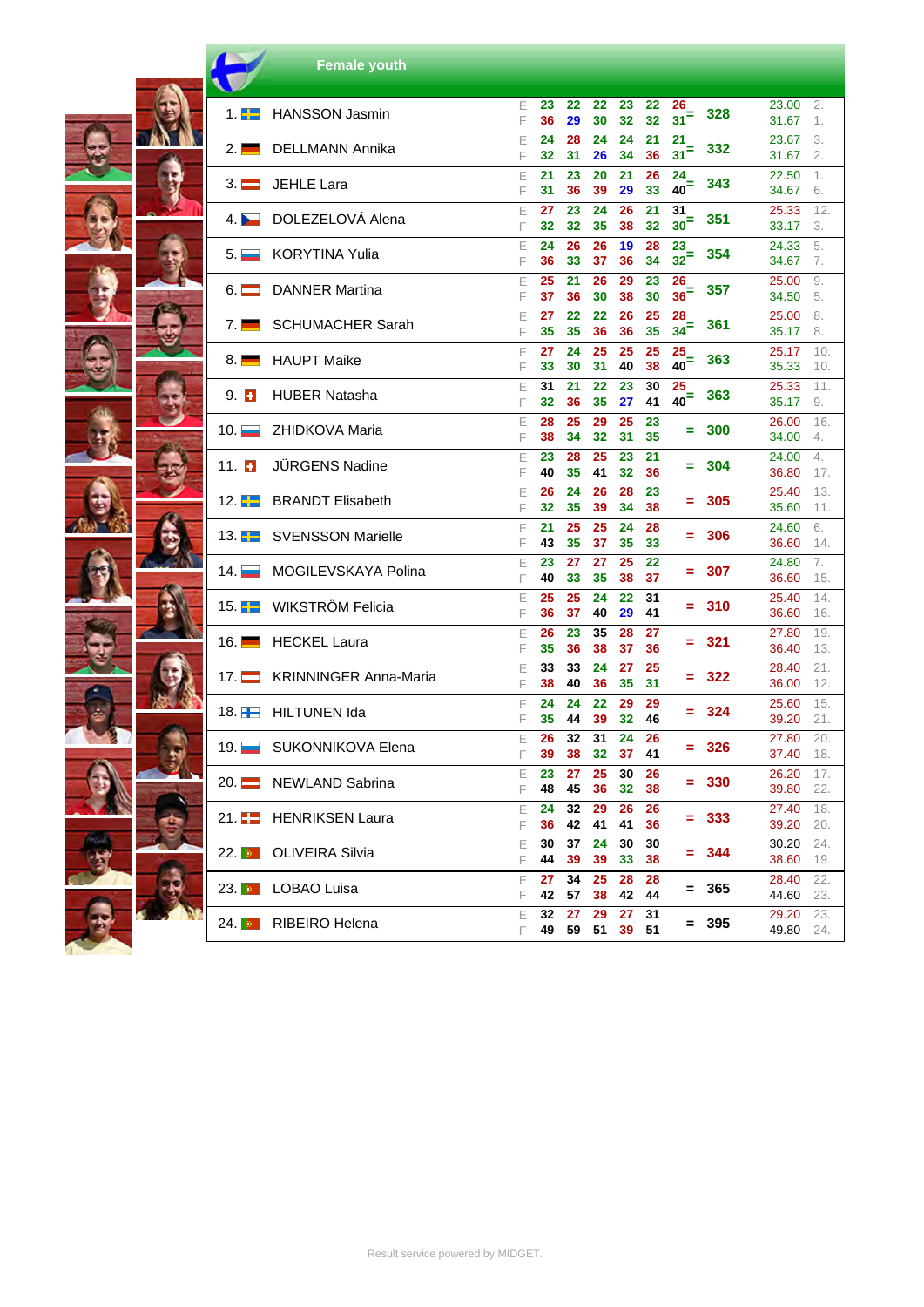|                    | <b>Male youth</b>             |        |          |          |          |          |          |                         |       |                |            |
|--------------------|-------------------------------|--------|----------|----------|----------|----------|----------|-------------------------|-------|----------------|------------|
| 1.1                | <b>PIEKORZ Sebastian</b>      | Е<br>F | 23<br>33 | 20<br>33 | 22<br>29 | 20<br>31 | 19<br>33 | 19<br>33 <sup>2</sup>   | 315   | 20.50<br>32.00 | 1.<br>9.   |
| $2. \blacksquare$  | SZABLIKOWSKI Manuel           | E<br>F | 22<br>32 | 24<br>34 | 21<br>32 | 24<br>28 | 19<br>30 | 20<br>30 <sup>2</sup>   | 316   | 21.67<br>31.00 | 4.<br>3.   |
| 3. <b>—</b>        | <b>WALESKA Marcel</b>         | E<br>F | 26<br>32 | 19<br>33 | 22<br>33 | 20<br>30 | 20<br>29 | 20<br>$33=$             | 317   | 21.17<br>31.67 | 2.<br>7.   |
| 4. H-I             | DAHLSTEDT Alexander           | E<br>F | 22<br>30 | 23<br>27 | 19<br>36 | 24<br>32 | 22<br>33 | 22<br>$31$ <sup>=</sup> | 321   | 22.00<br>31.50 | 6.<br>6.   |
| $5. \blacksquare$  | <b>ZIELAFF Christian</b>      | E<br>F | 22<br>33 | 24<br>28 | 25<br>29 | 22<br>28 | 20<br>30 | 29<br>$35=$             | 325   | 23.67<br>30.50 | 26.<br>1.  |
| 6. L               | PANTELIMONOV Igor             | E<br>F | 21<br>33 | 27<br>35 | 19<br>31 | 23<br>32 | 26<br>28 | 22<br>30 <sup>2</sup>   | 327   | 23.00<br>31.50 | 13.<br>5.  |
| $7. \pm$           | LINDSTRÖM James               | E<br>F | 27<br>30 | 24<br>30 | 24<br>27 | 22<br>34 | 23<br>33 | 24<br>31 <sup>2</sup>   | 329   | 24.00<br>30.83 | 28.<br>2.  |
| 8. $\blacksquare$  | <b>NILSSON Markus</b>         | E<br>F | 24<br>31 | 21<br>40 | 20<br>32 | 20<br>31 | 25<br>35 | 22<br>$28$ <sup>=</sup> | 329   | 22.00<br>32.83 | 7.<br>11.  |
| 9.1                | STRUHÁR Radovan               | E<br>F | 21<br>32 | 23<br>35 | 20<br>36 | 21<br>31 | 23<br>36 | 21<br>$33=$             | 332   | 21.50<br>33.83 | 3.<br>22.  |
| 10. $\blacksquare$ | <b>FRECH Maximilian</b>       | Ε<br>F | 25<br>31 | 22<br>34 | 26<br>32 | 23<br>29 | 22<br>35 | 20<br>$34$ <sup>=</sup> | 333   | 23.00<br>32.50 | 14.<br>10. |
| 11. $\equiv$       | <b>PUCHER Per</b>             | E<br>F | 25<br>33 | 24<br>31 | 21<br>28 | 21<br>38 | 23<br>35 | 21<br>$33=$             | 333   | 22.50<br>33.00 | 10.<br>13. |
| 12. $\pm$          | <b>SHUMILOV SUSOHO Derice</b> | E<br>F | 22<br>37 | 22<br>32 | 26<br>30 | 24<br>35 | 20<br>32 | 22<br>33 <sup>2</sup>   | 335   | 22.67<br>33.17 | 11.<br>14. |
| 13. $\equiv$       | <b>SPIES Fabian</b>           | E<br>F | 21<br>34 | 25<br>27 | 21<br>36 | 24<br>38 | 20<br>30 | 23<br>37 <sup>5</sup>   | 336   | 22.33<br>33.67 | 8.<br>19.  |
| 14. $\blacksquare$ | <b>PAPE Marc</b>              | E<br>F | 26<br>32 | 22<br>33 | 21<br>38 | 27<br>32 | 19<br>28 | 23<br>$35=$             | 336   | 23.00<br>33.00 | 15.<br>12. |
| 15. $H$            | <b>IKOLA Eetu</b>             | E<br>F | 29<br>29 | 24<br>32 | 23<br>28 | 21<br>29 | 28<br>34 | 27<br>$34$ <sup>=</sup> | 338   | 25.33<br>31.00 | 37.<br>4.  |
| 16. $\blacksquare$ | LICHTENBERG Jan-Peter         | E<br>F | 23<br>36 | 19<br>28 | 22<br>36 | 26<br>37 | 22<br>32 | Ξ                       | - 281 | 22.40<br>33.80 | 9.<br>20.  |
| 17. $\blacksquare$ | <b>LAZAREV Georgy</b>         | E<br>F | 27<br>35 | 23<br>32 | 24<br>31 | 25<br>31 | 24<br>31 | Ξ                       | 283   | 24.60<br>32.00 | 31.<br>8.  |
|                    | <b>ZOTOV Maxim</b>            | Е<br>F | 24<br>36 | 22<br>34 | 23<br>33 | 23<br>33 | 25<br>33 | Ξ                       | 286   | 23.40<br>33.80 | 21.<br>21. |
| 19.                | DOLEZÁLEK Adam                | ᄂ<br>F | 24<br>32 | 26<br>34 | 23<br>35 | 20<br>37 | 23<br>32 |                         | 286   | 23.20<br>34.00 | 19.<br>23. |
| $20. \Box$         | <b>WEIBOLD Julian</b>         | E<br>F | 28<br>33 | 23<br>36 | 21<br>33 | 21<br>30 | 25<br>36 | Ξ                       | 286   | 23.60<br>33.60 | 24.<br>18. |
| $21. \blacksquare$ | <b>MACHATSCHEK Mathias</b>    | E<br>F | 23<br>29 | 25<br>34 | 23<br>34 | 26<br>30 | 21<br>41 | Ξ                       | 286   | 23.60<br>33.60 | 22.<br>17. |
| 22. E              | ANDEREGG Jan                  | Ε<br>F | 22<br>37 | 23<br>35 | 23<br>34 | 23<br>32 | 24<br>34 |                         | 287   | 23.00<br>34.40 | 17.<br>25. |
| 23. $H$            | <b>TASKU Juuso</b>            | Ε<br>F | 21<br>36 | 22<br>32 | 24<br>37 | 23<br>34 | 25<br>36 |                         | 290   | 23.00<br>35.00 | 16.<br>30. |
| 24. <del>T</del>   | <b>ZACHARIASSEN Elias</b>     | E<br>F | 23<br>37 | 27<br>38 | 27<br>31 | 23<br>29 | 23<br>32 | Ξ                       | 290   | 24.60<br>33.40 | 30.<br>16. |
| 25.                | <b>SLIVKO Evgeny</b>          | E<br>F | 26<br>40 | 22<br>32 | 22<br>31 | 23<br>37 | 21<br>36 | ÷                       | 290   | 22.80<br>35.20 | 12.<br>31. |
| 26. <del>웱종</del>  | <b>KELLY Adam</b>             | E<br>F | 24<br>36 | 23<br>35 | 21<br>32 | 23<br>35 | 27<br>36 | Ξ                       | 292   | 23.60<br>34.80 | 23.<br>29. |
| 27. $\blacksquare$ | <b>KREUTNER Benjamin</b>      | E<br>F | 21<br>41 | 20<br>35 | 24<br>41 | 22<br>34 | 23<br>31 | Ξ                       | 292   | 22.00<br>36.40 | 5.<br>38.  |
| 28. <b>.</b>       | <b>LOCHMAHR Stefan</b>        | E<br>F | 23<br>30 | 25<br>37 | 21<br>36 | 23<br>33 | 23<br>42 | Ξ                       | 293   | 23.00<br>35.60 | 18.<br>33. |
| $29. \blacksquare$ | LOTTERMOSER Thomas            | E<br>F | 24<br>35 | 24<br>34 | 21<br>35 | 26<br>30 | 22<br>44 | Ξ                       | 295   | 23.40<br>35.60 | 20.<br>32. |
| 30.                | <b>SVOBODA Boris</b>          | E<br>F | 29<br>35 | 26<br>33 | 22<br>37 | 20<br>34 | 29<br>33 | Ξ                       | 298   | 25.20<br>34.40 | 34.<br>24. |
| 31. <b>EI</b>      | <b>FRIEDLI Angelo</b>         | Ε<br>F | 27<br>32 | 27<br>39 | 25<br>38 | 24<br>34 | 23<br>30 |                         | 299   | 25.20<br>34.60 | 35.<br>26. |
| 32.                | CIZMÁR Michael                | E<br>F | 29<br>38 | 22<br>36 | 22<br>28 | 25<br>42 | 27<br>30 | Ξ                       | 299   | 25.00<br>34.80 | 33.<br>28. |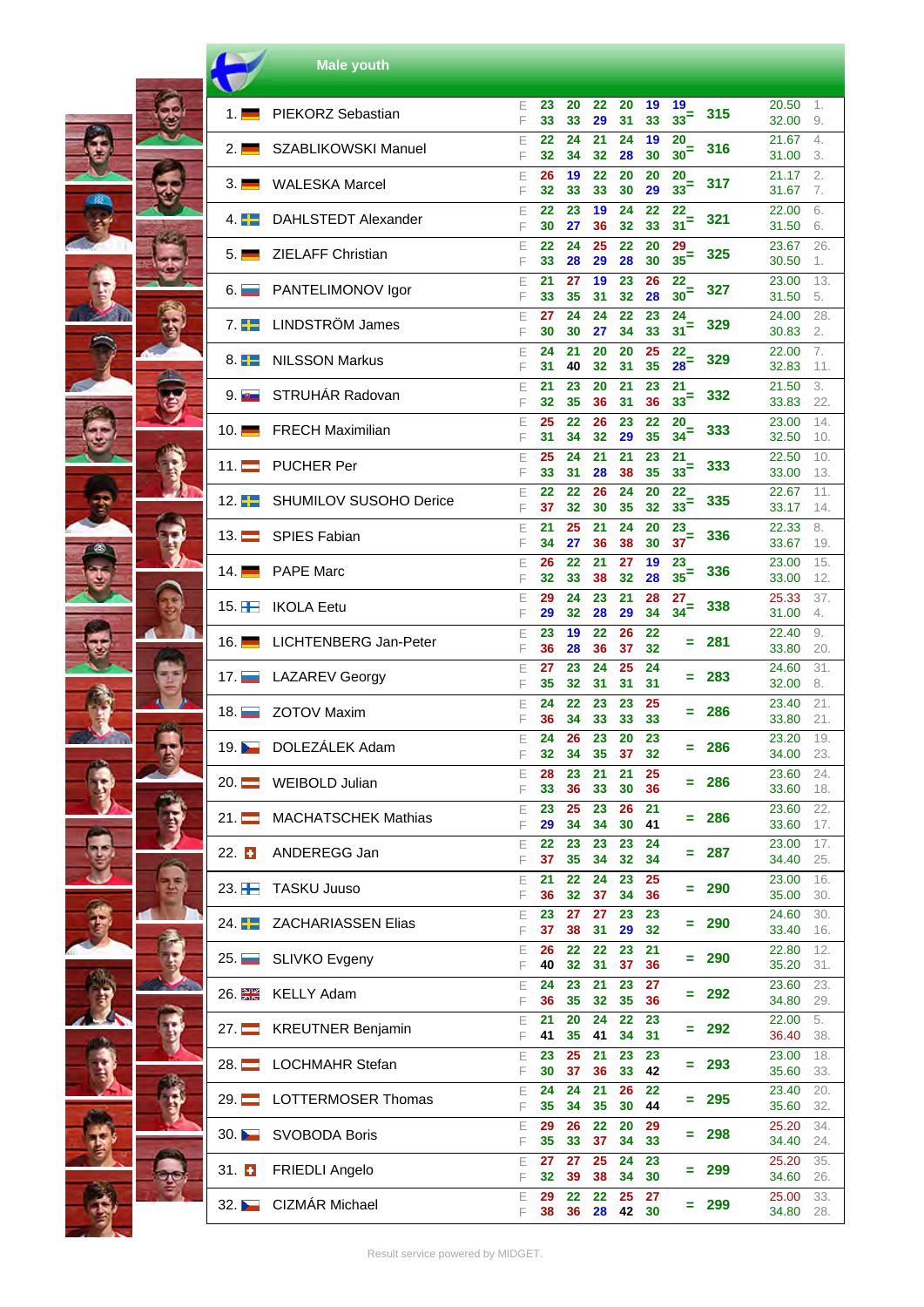|                    | <b>Male youth</b>        |        |          |          |          |          |          |     |     |                |            |
|--------------------|--------------------------|--------|----------|----------|----------|----------|----------|-----|-----|----------------|------------|
| 33. $\blacksquare$ | <b>HEIDENGÅRD Robin</b>  | E<br>F | 28<br>28 | 27<br>33 | 29<br>39 | 24<br>31 | 27<br>35 | Ξ   | 301 | 27.00<br>33.20 | 46.<br>15. |
| 34.                | NOVÁK Matej              | E<br>F | 21<br>41 | 24<br>35 | 25<br>35 | 27<br>37 | 21<br>36 | Ξ   | 302 | 23.60<br>36.80 | 25.<br>40. |
| 35.                | SKALOUD Ondrej           | E<br>F | 23<br>39 | 18<br>34 | 25<br>36 | 24<br>38 | 32<br>34 | Ξ   | 303 | 24.40<br>36.20 | 29.<br>37. |
| 36. $\Box$         | ZUBERBÜHLER Fabian       | E<br>F | 29<br>35 | 28<br>35 | 22<br>32 | 32<br>36 | 20<br>35 | =   | 304 | 26.20<br>34.60 | 42.<br>27. |
| 37.                | RAMAZANOV Timur          | E<br>F | 26<br>38 | 26<br>34 | 23<br>37 | 28<br>37 | 25<br>34 | $=$ | 308 | 25.60<br>36.00 | 38.<br>34. |
| 38. $\Box$         | <b>WARTENWEILER Beat</b> | E<br>F | 32<br>39 | 27<br>37 | 21<br>36 | 22<br>33 | 24<br>38 | Ξ   | 309 | 25.20<br>36.60 | 36.<br>39. |
| 39.                | MYSÁK Ondrej             | E<br>F | 22<br>40 | 29<br>39 | 23<br>34 | 23<br>33 | 23<br>44 | Ξ   | 310 | 24.00<br>38.00 | 27.<br>43. |
| 40.                | <b>EXNER Zbynek</b>      | E<br>F | 33<br>36 | 25<br>40 | 21<br>39 | 30<br>34 | 28<br>32 | Ξ   | 318 | 27.40<br>36.20 | 48.<br>35. |
| 41.                | <b>CARLSSON Markus</b>   | E<br>F | 27<br>37 | 28<br>29 | 25<br>47 | 24<br>38 | 33<br>30 | ۰.  | 318 | 27.40<br>36.20 | 49.<br>36. |
| 42.                | SILVA Bernardo           | E<br>F | 27<br>37 | 24<br>40 | 31<br>40 | 21<br>37 | 27<br>39 | Ξ.  | 323 | 26.00<br>38.60 | 39.<br>45. |
| $43.$ $\Box$       | <b>ANDEREGG Lars</b>     | E<br>F | 29<br>41 | 29<br>38 | 23<br>36 | 27<br>41 | 24<br>36 |     | 324 | 26.40<br>38.40 | 44.<br>44. |
| 44.                | <b>BASTOS Tiago</b>      | E<br>F | 25<br>42 | 26<br>43 | 21<br>40 | 27<br>41 | 24<br>37 | Ξ   | 326 | 24.60<br>40.60 | 32.<br>52. |
| $45.$ $\Box$       | <b>GOIS Patrick</b>      | E<br>F | 27<br>40 | 26<br>33 | 27<br>43 | 31<br>34 | 25<br>40 | Ξ   | 326 | 27.20<br>38.00 | 47.<br>41. |
| 46. $\blacksquare$ | <b>VILLADSEN Rasmus</b>  | E<br>F | 27<br>39 | 27<br>44 | 30<br>37 | 29<br>37 | 25<br>33 | Ξ   | 328 | 27.60<br>38.00 | 50.<br>42. |
| 47.                | <b>ANDERSEN Nickolaj</b> | E<br>F | 24<br>38 | 28<br>36 | 24<br>43 | 26<br>40 | 28<br>42 | $=$ | 329 | 26.00<br>39.80 | 41.<br>49. |
| 48.                | <b>LIMA Fabio</b>        | E<br>F | 24<br>39 | 26<br>43 | 34<br>36 | 22<br>38 | 27<br>40 | Ξ   | 329 | 26.60<br>39.20 | 45.<br>47. |
| 49.1               | MACHADO André            | Ε<br>F | 23<br>36 | 27<br>39 | 21<br>52 | 33<br>36 | 28<br>36 | Ξ   | 331 | 26.40<br>39.80 | 43.<br>48. |
| 50.1               | <b>CRUZ Pedro</b>        | E<br>F | 32<br>49 | 25<br>45 | 20<br>36 | 28<br>36 | 25<br>37 | Ξ   | 333 | 26.00<br>40.60 | 40.<br>50. |
| $51. \blacksquare$ | SOMOGYI Kristóf          | E<br>F | 35<br>41 | 28<br>38 | 37<br>40 | 27<br>41 | 25<br>36 | =   | 348 | 30.40<br>39.20 | 51.<br>46. |
| $52.$ $\circ$      | <b>MAGALHAES Carlos</b>  | E<br>F | 39<br>41 | 30<br>43 | 32<br>37 | 33<br>38 | 32<br>44 | $=$ | 369 | 33.20<br>40.60 | 53.<br>51. |
| 53. <sub>端长</sub>  | <b>DONNELLY Will</b>     | E<br>F | 27<br>45 | 29<br>41 | 28<br>62 | 36<br>47 | 33<br>46 | $=$ | 394 | 30.60<br>48.20 | 52.<br>53. |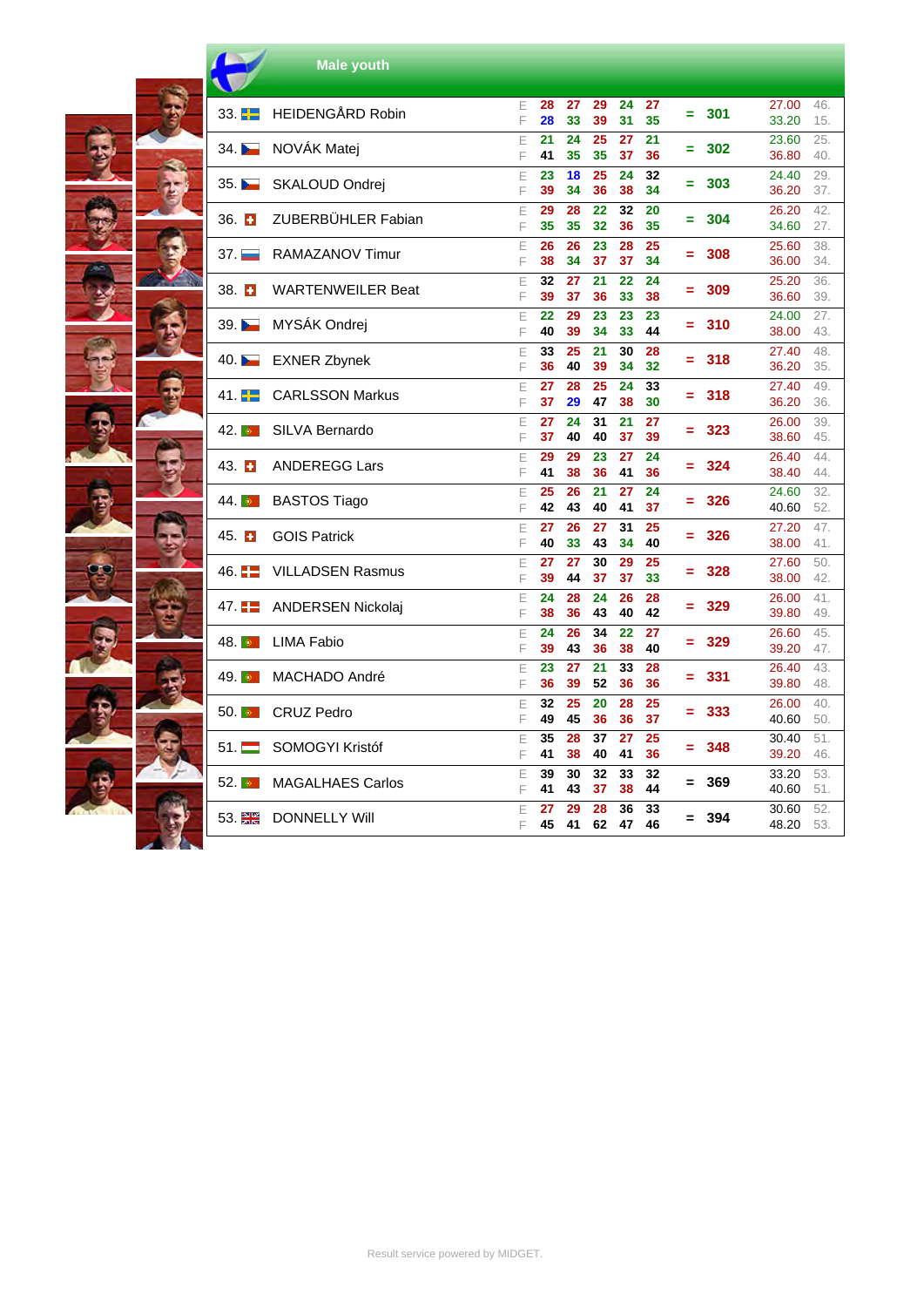| 1.<br><b>Germany girls</b>   |                                                                       |                |
|------------------------------|-----------------------------------------------------------------------|----------------|
| <b>HAUPT Maike</b>           | - 25<br>F.<br>- 25<br>24<br>27<br>$= 235$<br>30<br>- 31<br>33<br>-40  | 25.25<br>33.50 |
| <b>SCHUMACHER Sarah</b><br>▄ | 22 22<br>26<br>F<br>27<br>$= 239$<br>35 <sub>o</sub><br>35 36 36<br>F | 24.25<br>35.50 |
| <b>DELLMANN Annika</b>       | 24<br>24<br>F<br>24<br>28<br>$= 223$<br>32 31 26 34<br>F              | 25.00<br>30.75 |
| <b>HECKEL Laura</b>          | =                                                                     |                |
|                              | 74<br>71 75<br>F.<br>78<br>697<br>=<br>93 110<br>96<br>100<br>E       | 24.83<br>33.25 |

|    | 2.<br><b>Sweden girls</b>   |           |      |                         |      |         |                |
|----|-----------------------------|-----------|------|-------------------------|------|---------|----------------|
|    | <b>E-</b> HANSSON Jasmin    | 23        |      | 22 22 23<br>36 29 30 32 |      | $= 217$ | 22.50<br>31.75 |
|    | <b>E-</b> SVENSSON Marielle | 21        | 25   | 25<br>43 35 37 35       | - 24 | $= 245$ | 23.75<br>37.50 |
| 22 | <b>BRANDT Elisabeth</b>     | 26        | 24   | 26<br>32 35 39 34       | 28   | $= 244$ | 26.00<br>35.00 |
|    | <b>E-</b> WIKSTRÖM Felicia  |           |      |                         |      |         |                |
|    |                             | 70<br>111 | - 71 | - 73<br>99 106 101      | - 75 | -706    | 24.08<br>34.75 |



| 3.<br><b>Austria girls</b>   |        |                       |                |           |             |         |                |
|------------------------------|--------|-----------------------|----------------|-----------|-------------|---------|----------------|
| <b>DANNER Martina</b>        | F<br>F | 25<br>37              | 21<br>36       | -26<br>30 | - 29<br>-38 | $= 242$ | 25.25<br>35.25 |
| <b>NEWLAND Sabrina</b>       | F<br>F | 23<br>48              | 27<br>45       | 25<br>36  | 30<br>-32   | $= 266$ | 26.25<br>40.25 |
| JEHLE Lara                   | F<br>F | 21                    | 23<br>31 36 39 | 20        | 21<br>- 29  | $= 220$ | 21.25<br>33.75 |
| <b>KRINNINGER Anna-Maria</b> |        |                       |                |           |             |         |                |
|                              | F      | 69<br>$F$ 116 117 105 | -71            | - 71      | 80<br>99    | 728     | 24.25<br>36.42 |



| 4.<br><b>Russia girls</b> |        |          |                       |                       |            |          |         |                |
|---------------------------|--------|----------|-----------------------|-----------------------|------------|----------|---------|----------------|
| <b>SUKONNIKOVA Elena</b>  | F<br>F | 26<br>39 | $\mathbf 0$           |                       |            |          | 65      | 26.00<br>39.00 |
| <b>KORYTINA Yulia</b>     | F<br>F | 24<br>36 | 26<br>33              | 26<br>37              | -19<br>-36 |          | $= 237$ | 23.75<br>35.50 |
| <b>ZHIDKOVA Maria</b>     | F<br>F | 28<br>38 | 25<br>34              | 29<br>32 <sup>2</sup> | 25<br>- 31 | -        | 242     | 26.75<br>33.75 |
| MOGILEVSKAYA Polina       | F<br>F |          | 27<br>33              | 27<br>35              | 25<br>38   | $\equiv$ | 185     | 26.33<br>35.33 |
|                           | F<br>F | 78       | 78<br>113 100 104 105 | 82                    | 69         |          | 729     | 25.58<br>35.17 |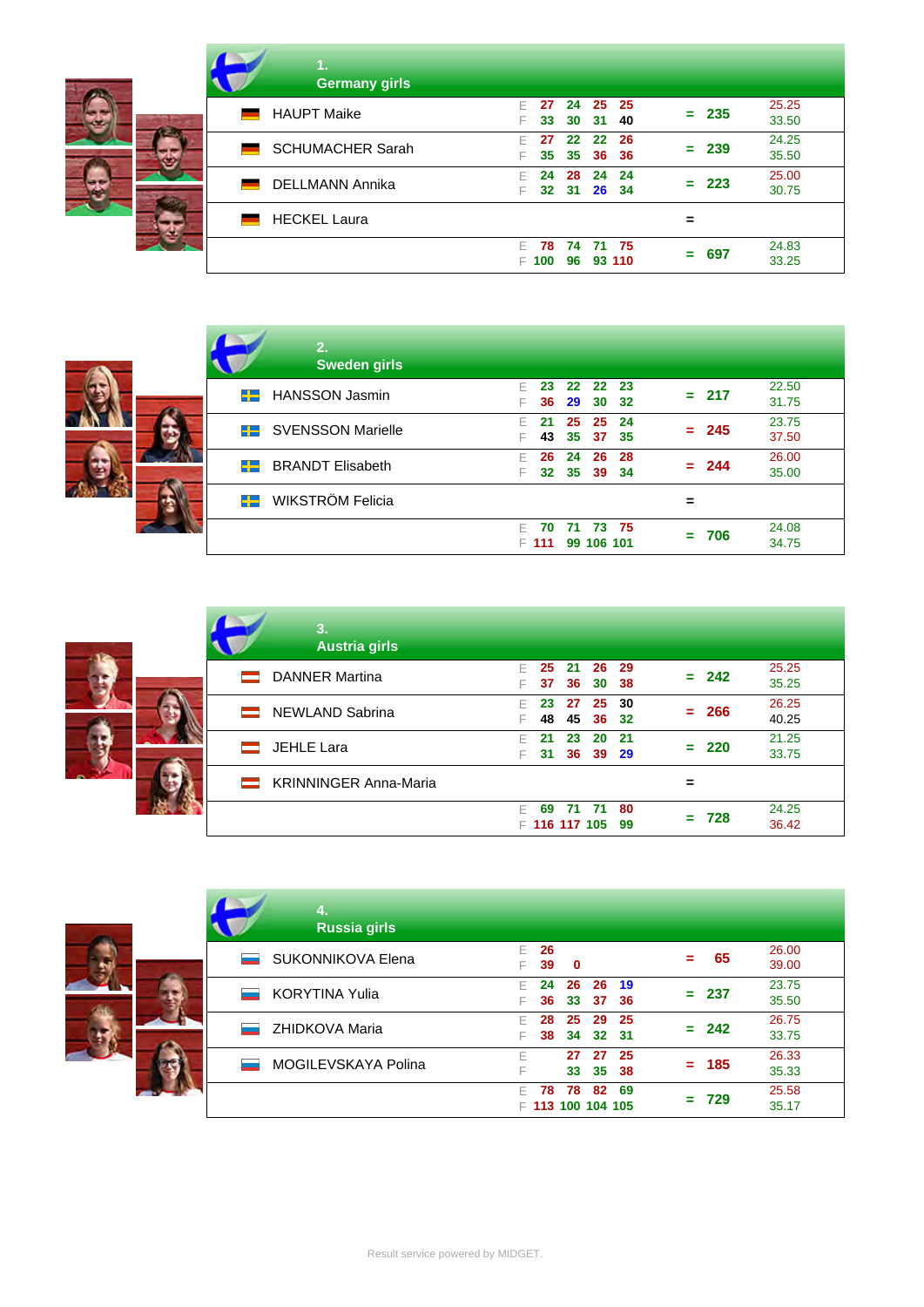| 5.<br><b>Portugal girls</b>                             |                                                                                |
|---------------------------------------------------------|--------------------------------------------------------------------------------|
| <b>D</b> OLIVEIRA Silvia                                | 30.25<br>24<br>- 30<br>-37<br>30<br>$= 276$<br>38.75<br>44<br>39<br>39<br>- 33 |
| 34<br>27<br><b>LOBAO Luisa</b><br>$\bullet$<br>42<br>57 | 28.50<br>25<br>- 28<br>$= 293$<br>44.75<br>38<br>-42                           |
| <b>RIBEIRO Helena</b><br>$\circ$                        | 28.75<br>-27<br>32<br>29<br>27<br>$= 313$<br>49.50<br>49<br>51<br>59<br>- 39   |
|                                                         | 78<br>- 85<br>29.17<br>98<br>89<br>$= 882$<br>44.33<br>₣ 135 155 128 114       |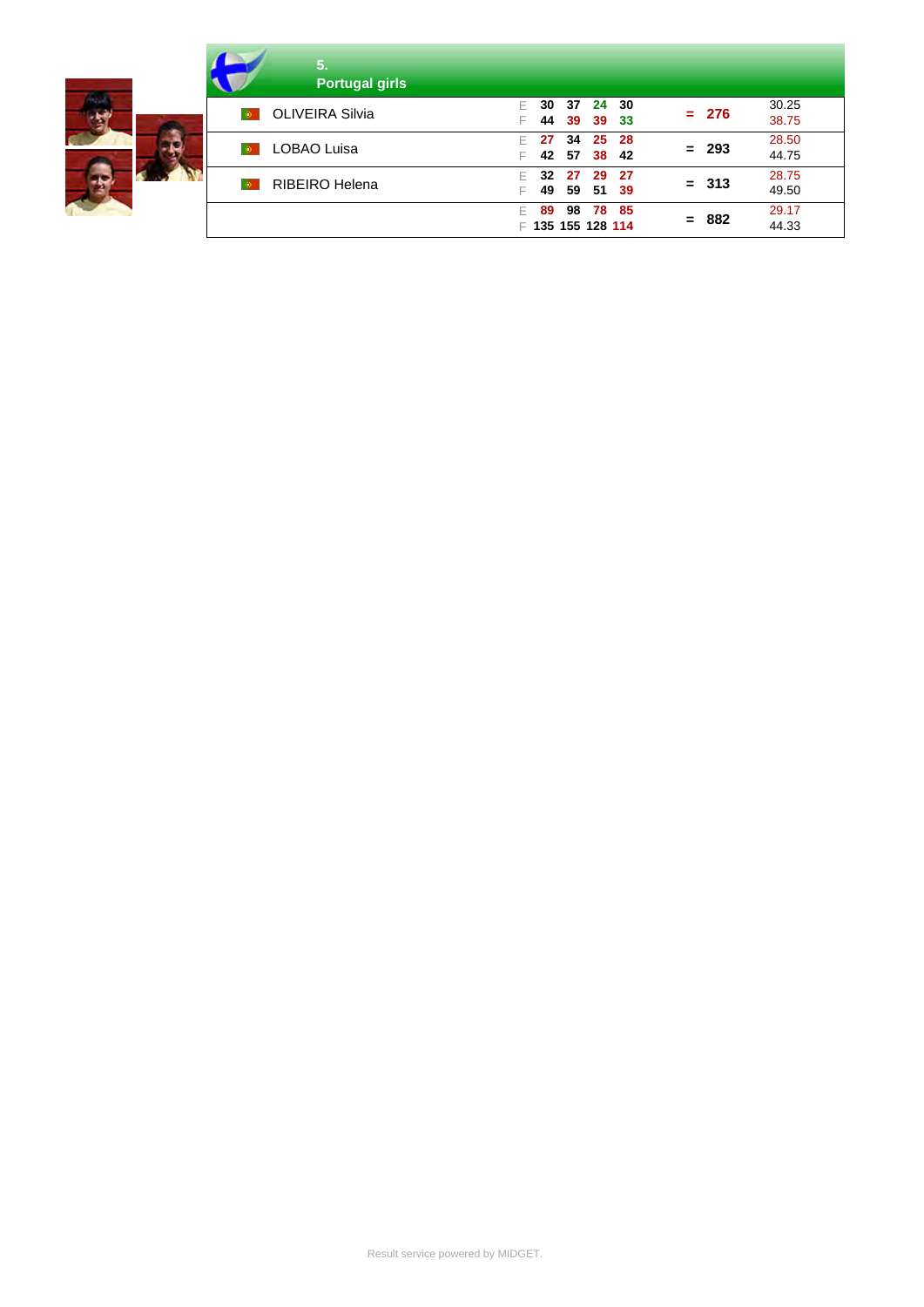|    | 1.<br><b>Germany boys</b>                                                              |                             |
|----|----------------------------------------------------------------------------------------|-----------------------------|
|    | 22<br>26<br>F<br>19<br>23<br><b>LICHTENBERG Jan-Peter</b><br>28<br>36<br>36<br>37<br>F | 22.50<br>227<br>-<br>34.25  |
| 65 | 20<br>22<br>20<br>F<br>23<br>PIEKORZ Sebastian<br>33<br>29<br>31<br>F<br>33            | 21.25<br>211<br>Ξ.<br>31.50 |
|    | 27<br>F<br>22<br>-21<br>26<br><b>PAPE Marc</b><br>33<br>38<br>32<br>32<br>F            | 24.00<br>231<br>=<br>33.75  |
|    | 22<br>24<br>25<br>22<br>F<br><b>ZIELAFF Christian</b><br>33<br>28<br>29<br>28<br>F     | 23.25<br>211<br>=<br>29.50  |
|    | 24<br>24<br>21<br>F<br>22<br><b>SZABLIKOWSKI Manuel</b><br>34<br>32<br>32<br>28<br>F   | 22.75<br>217<br>=<br>31.50  |
|    | 22<br>20<br>19<br>26<br>F<br><b>WALESKA Marcel</b><br>33<br>30<br>32<br>33<br>F        | 21.75<br>215<br>=<br>32.00  |
|    | <b>FRECH Maximilian</b>                                                                | =                           |
|    | 142 128 133 139<br>F.<br>198 189 197 186<br>F                                          | 22.58<br>$= 1312$<br>32.08  |

|     | 2.                               |        |          |                                        |          |          |           |                |
|-----|----------------------------------|--------|----------|----------------------------------------|----------|----------|-----------|----------------|
|     | <b>Sweden boys</b>               |        |          |                                        |          |          |           |                |
| --  | SHUMILOV SUSOHO Derice           | F<br>F | 22<br>37 | 22<br>32                               | 26<br>30 | 24<br>35 | 228<br>÷  | 23.50<br>33.50 |
| ᆠ   | <b>ZACHARIASSEN Elias</b>        | F<br>F | 23<br>37 | 27<br>38                               | 27<br>31 | 23<br>29 | 235<br>Ξ. | 25.00<br>33.75 |
|     | <b>EE</b> HEIDENGÅRD Robin       | F<br>F | 28<br>28 | 27<br>33                               | 29<br>39 | 24<br>31 | 239<br>-  | 27.00<br>32.75 |
|     | <b>Example 2</b> LINDSTRÖM James | F      | 27<br>30 | 24<br>30                               | 24<br>27 | 22<br>34 | 218<br>Ξ. | 24.25<br>30.25 |
| $+$ | <b>NILSSON Markus</b>            | F<br>F | 24<br>31 | 21<br>40                               | 20<br>32 | 20<br>31 | 219<br>Ξ. | 21.25<br>33.50 |
|     | DAHLSTEDT Alexander              | F      | 22<br>30 | 23<br>27                               | 19<br>36 | 24<br>32 | 213<br>-  | 22.00<br>31.25 |
| --  | <b>CARLSSON Markus</b>           |        |          |                                        |          |          | $\equiv$  |                |
|     |                                  | F.     |          | $F$ 146 144 145 137<br>193 200 195 192 |          |          | $= 1352$  | 23.83<br>32.50 |



| 3.<br><b>Austria boys</b>  |        |          |          |                                    |                |     |          |                |
|----------------------------|--------|----------|----------|------------------------------------|----------------|-----|----------|----------------|
| <b>PUCHER Per</b>          | F<br>F | 25<br>33 | 24<br>31 | 21<br>28                           | 21<br>38       | $=$ | - 221    | 22.75<br>32.50 |
| <b>LOCHMAHR Stefan</b>     | F<br>F | 23<br>30 | 25<br>37 | 21<br>36                           | 23<br>33       | -   | 228      | 23.00<br>34.00 |
| LOTTERMOSER Thomas         | F<br>F | 24<br>35 | 24<br>34 | 21<br>35                           | 26<br>30       | $=$ | 229      | 23.75<br>33.50 |
| <b>WEIBOLD Julian</b>      | F<br>F | 28<br>33 | 23<br>36 | 21<br>33                           | 21<br>30       | $=$ | 225      | 23.25<br>33.00 |
| <b>SPIES Fabian</b>        | F<br>F | 21<br>34 | 25<br>27 | 21<br>36                           | 24<br>38       | =   | 226      | 22.75<br>33.75 |
| <b>KREUTNER Benjamin</b>   | F<br>F | 21<br>41 | 20<br>35 | 24<br>41                           | 22<br>$\bf{0}$ | $=$ | 204      | 21.75<br>39.00 |
| <b>MACHATSCHEK Mathias</b> | E<br>F |          |          |                                    | 30             | ═   | 30       | 30.00          |
|                            | F<br>F |          |          | 142 141 129 137<br>206 200 209 199 |                |     | $= 1363$ | 22.88<br>33.92 |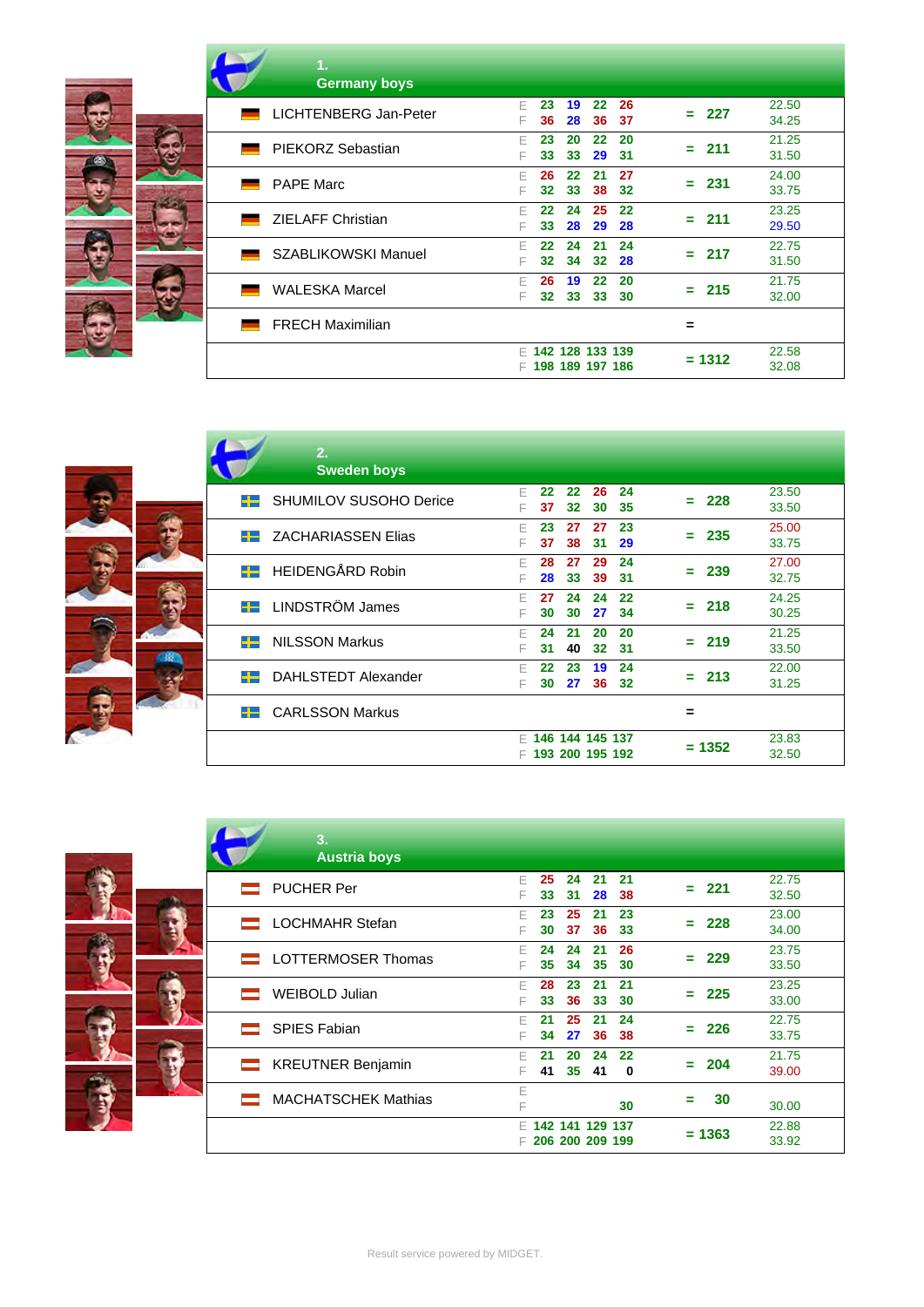| 4.<br><b>Czech Republic boys</b>           |                                                             |                             |
|--------------------------------------------|-------------------------------------------------------------|-----------------------------|
| SKALOUD Ondrej<br>$\overline{\phantom{0}}$ | 25<br>18<br>24<br>F<br>23<br>36<br>34<br>38<br>39<br>F      | 22.50<br>-237<br>Ξ<br>36.75 |
| CIZMÁR Michael<br><b>Security</b>          | 25<br>22<br>$22 \,$<br>29<br>F<br>28<br>42<br>38<br>36<br>F | 24.50<br>242<br>Ξ<br>36.00  |
| NOVÁK Matej<br>$\overline{\phantom{a}}$    | 25<br>27<br>F<br>21<br>24<br>35<br>35<br>37<br>41<br>F      | 24.25<br>245<br>۰.<br>37.00 |
| <b>SVOBODA Boris</b><br><b>Service</b>     | 26<br>$22 \,$<br>20<br>29<br>F<br>35<br>33<br>37<br>34<br>F | 24.25<br>236<br>Ξ<br>34.75  |
| <b>EXNER Zbynek</b><br>$\sim$              | 12<br>33<br>25<br>21<br>F<br>36<br>40<br>39<br>F            | 26.85<br>206<br>Ξ<br>38.33  |
| DOLEZÁLEK Adam<br><b>Barnett Street</b>    | 23<br>20<br>24<br>26<br>F<br>34<br>35<br>F<br>32<br>37      | 23.25<br>231<br>Ξ<br>34.50  |
| MYSÁK Ondrej<br>h.                         | 14<br>E<br>33<br>F                                          | 22.91<br>47<br>Ξ<br>33.00   |
|                                            | 159 141 138 142<br>F.<br>221 212 210 221<br>F               | 24.17<br>$= 1444$<br>36.00  |

|   | 5.<br><b>Switzerland boys</b> |         |          |                                      |          |           |         |        |                |
|---|-------------------------------|---------|----------|--------------------------------------|----------|-----------|---------|--------|----------------|
| п | <b>WARTENWEILER Beat</b>      | F<br>F  | 32<br>39 | 27<br>37                             | 21<br>36 | 22<br>33  | ≕.      | 247    | 25.50<br>36.25 |
| п | <b>GOIS Patrick</b>           |         | 27<br>40 | 26<br>33                             | 27<br>43 | 31<br>34  |         | = 261  | 27.75<br>37.50 |
| п | ZUBERBÜHLER Fabian            | F<br>F. | 29<br>35 | 28<br>35                             | 22<br>32 | 32<br>36  | $=$ $-$ | 249    | 27.75<br>34.50 |
| o | <b>FRIEDLI Angelo</b>         | F       | 27<br>32 | 27<br>39                             | 25<br>38 | 24<br>34  | Ξ.      | 246    | 25.75<br>35.75 |
| п | <b>ANDEREGG Lars</b>          | F       | 29<br>41 | 29<br>38                             | 23<br>36 | 27<br>41  | - 1     | 264    | 27.00<br>39.00 |
| o | ANDEREGG Jan                  | F<br>F  | 22<br>37 | 23<br>35                             | 23<br>34 | 23<br>-32 | ≕.      | 229    | 22.75<br>34.50 |
|   |                               | F.      |          | 166 160 141 159<br>₣ 224 217 219 210 |          |           |         | = 1496 | 26.08<br>36.25 |

|                | 6.<br><b>Portugal boys</b> |        |                                    |          |          |           |                |          |                |
|----------------|----------------------------|--------|------------------------------------|----------|----------|-----------|----------------|----------|----------------|
| $\bullet$      | <b>LIMA Fabio</b>          | F<br>F | 24<br>39                           | 26<br>43 | 34<br>36 | 22<br>38  |                | $= 262$  | 26.50<br>39.00 |
| $\bullet$      | <b>CRUZ Pedro</b>          | F<br>F | 32<br>49                           | 25<br>45 | 20<br>36 | 28<br>36  |                | $= 271$  | 26.25<br>41.50 |
| $ \Phi\rangle$ | <b>BASTOS Tiago</b>        | F<br>F | 25<br>42                           | 26<br>43 | 21<br>40 | -27<br>41 | $\blacksquare$ | - 265    | 24.75<br>41.50 |
| $\bullet$      | MACHADO André              | F<br>F | 23<br>36                           | 27<br>39 | 21<br>52 | 33<br>36  |                | $= 267$  | 26.00<br>40.75 |
| $\bullet$      | SILVA Bernardo             | F<br>F | 27<br>37                           | 24<br>40 | 31<br>40 | 21<br>37  |                | $= 257$  | 25.75<br>38.50 |
| $\bullet$      | <b>MAGALHAES Carlos</b>    | F<br>F | 39<br>41                           | 30<br>43 | 32<br>37 | 33<br>38  |                | = 293    | 33.50<br>39.75 |
|                |                            | F<br>F | 170 158 159 164<br>244 253 241 226 |          |          |           |                | $= 1615$ | 27.13<br>40.17 |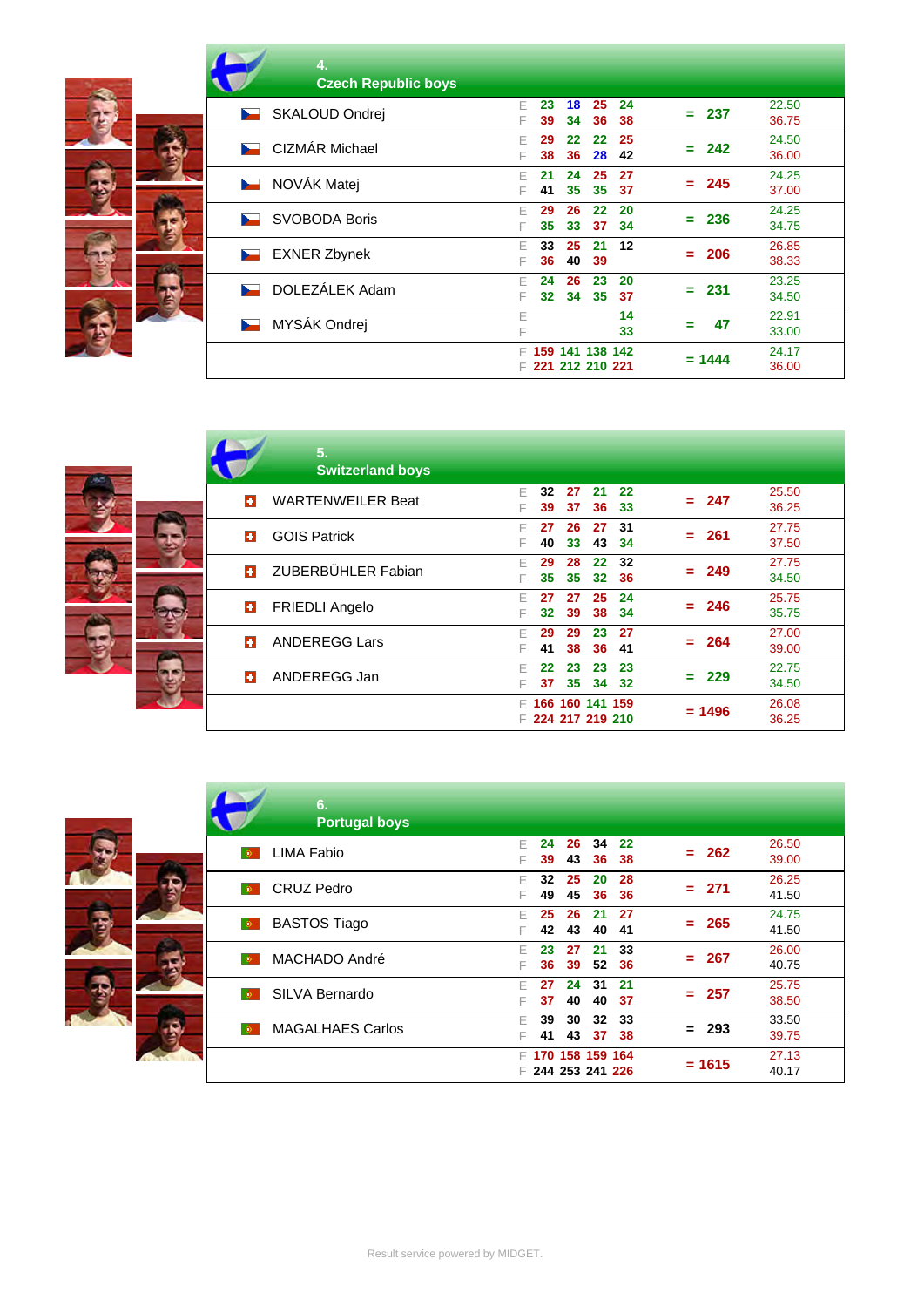YWC Lahti 2014 Individual Matchplay Girls

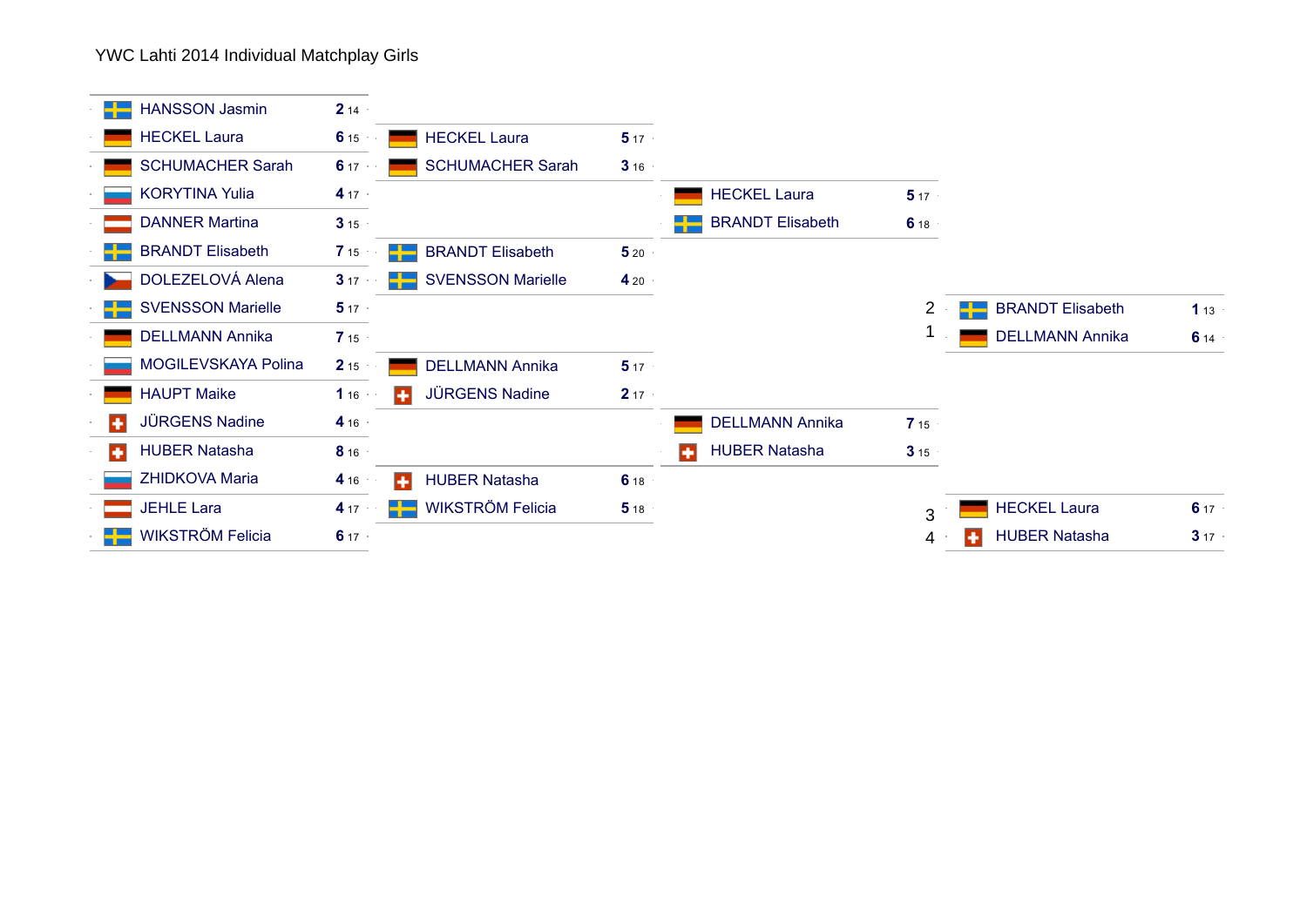



### **LAHTI 2014**

# **Results of the girl's matchplay competition**

1. Annika Dellmann Germany 2. Elisabeth Brandt Sweden 3. Laura Heckel Germany 4. Natasha Huber Switzerland 5. Sarah Schumacher Germany 6. Nadine Jürgens Switzerland 7. Marielle Svensson Sweden 8. Felicia Wikström Sweden 9. Jasmin Hansson Sweden 10. Lara Jehle Austria 11. Alena Dolezelová **Czech Republic** 12. Yulia Korytina **Russia** 13. Martina Danner **Austria** 14. Maike Haupt Germany 15. Maria Zhidkova Russia 16. Polina Mogilevskaya **Russia** 

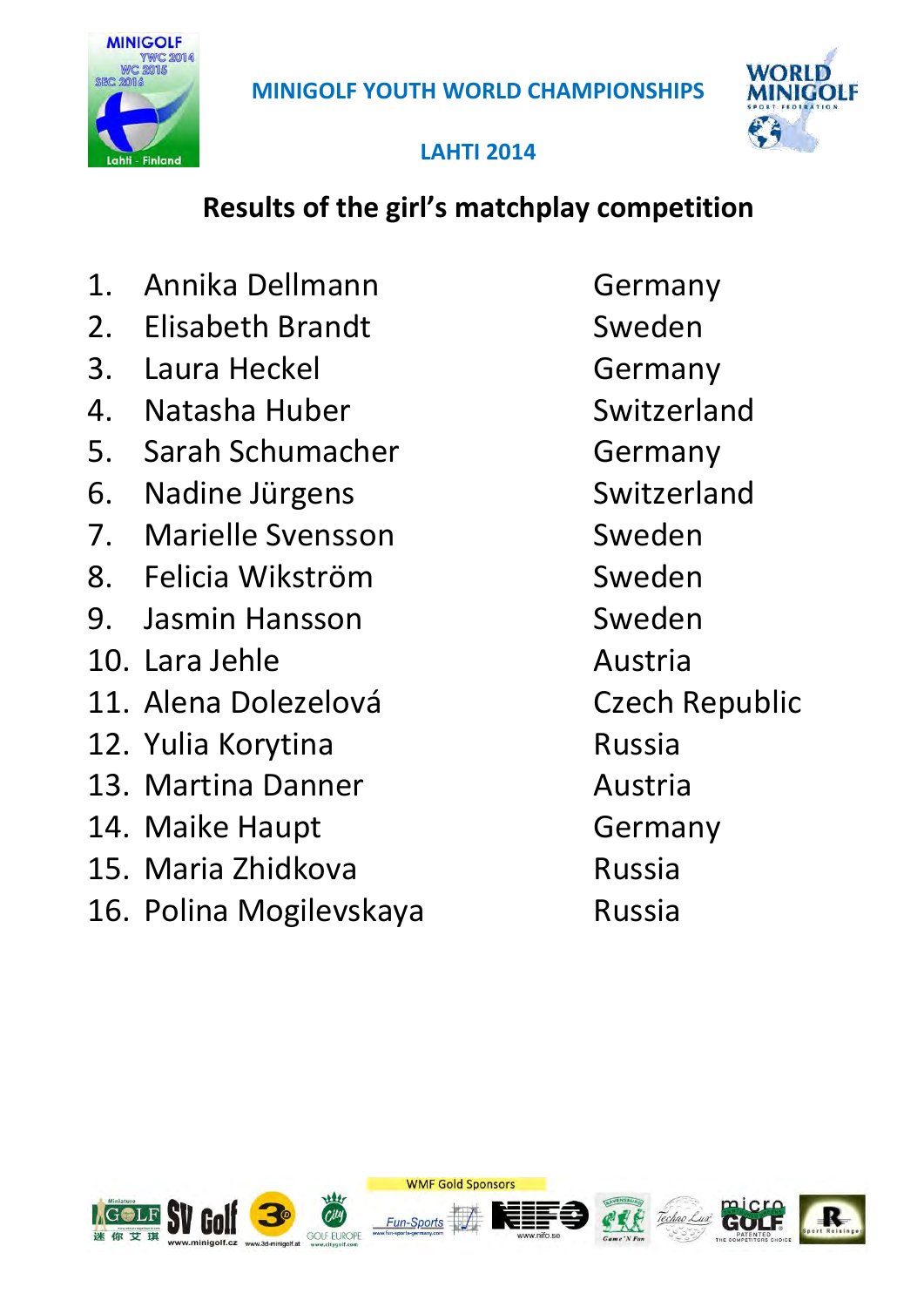#### YWC Lahti 2014 Individual MatchplayBoys